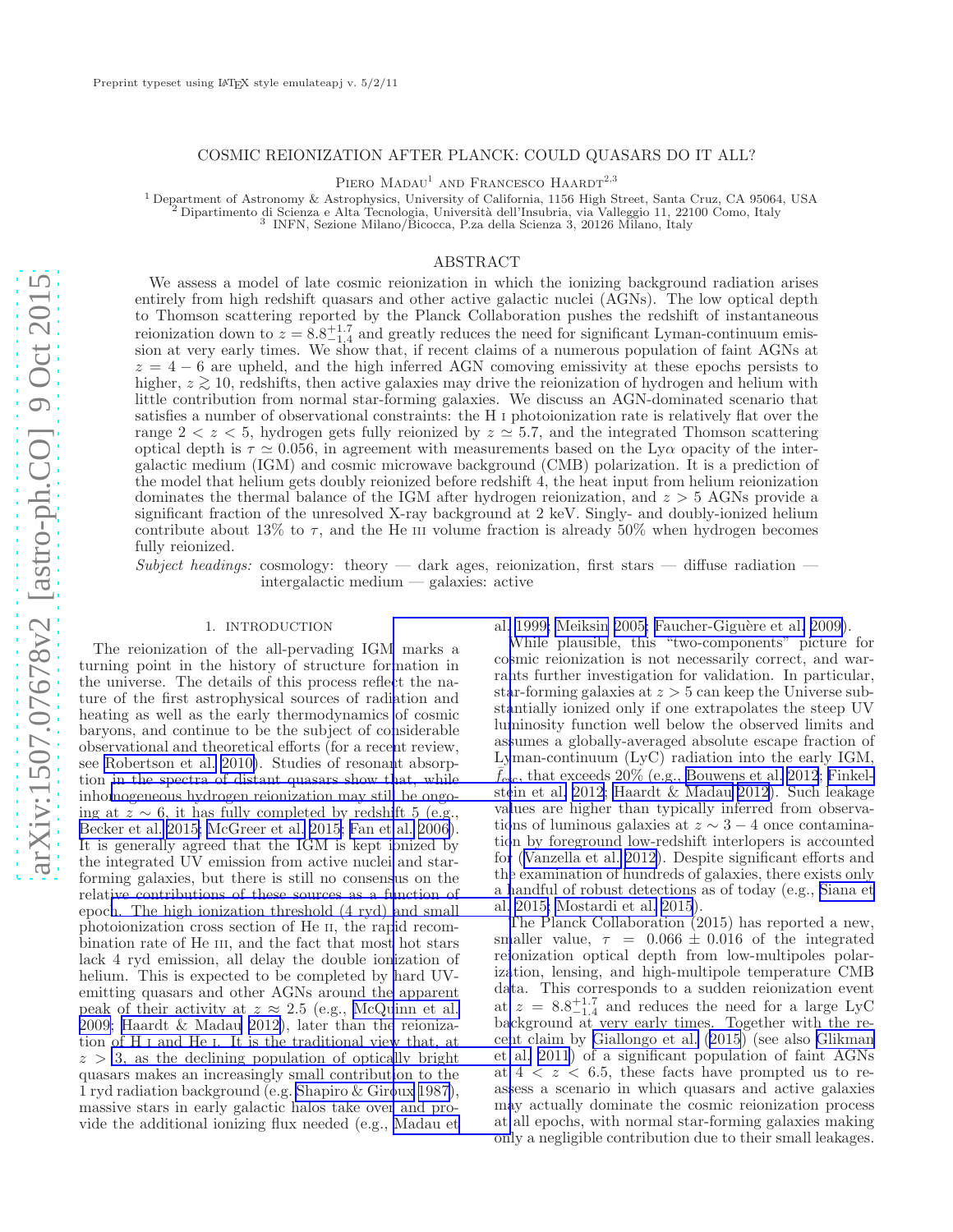<span id="page-1-0"></span>We explore this intriguing possibility below, assuming a  $(\Omega_M, \Omega_\Lambda, \Omega_b) = (0.3, 0.7, 0.045)$  flat cosmology throughout with  $H_0 = 70 \text{ km s}^{-1} \text{ Mpc}^{-1}$ .

# 2. [QSO COMOVING EMISSIVITY](#page-5-0)

Figure 1 shows the inferrred quasar/AGN comoving emissivity at 1 ryd as a function of redshift. Our modeling is based on a limited number of contemporary, optically-selected AGN samples (see also [Khaire & Sri](#page-5-0)[anand 2015](#page-5-0) for a similar compilation). All the surveys cited below provide best-fit luminosity function (LF) parameters, which are then used to integrate the LF down to the same relative limiting luminosity,  $L_{\min}/L_{\star} = 0.01$ . Most of these LFs have faint-end slopes  $> -1.7$ , which makes the corresponding volume emissivities rather insensitive to the value of the adopted limiting luminosity. [Schulze et al. \(2009](#page-5-0)) combined the Sloan Digital Sky Survey (SDSS) and the Hamburg/ESO survey results into a single  $z = 0$  AGN LF covering 4 orders of magnitude in luminosity. In the redshift range  $0.68 < z < 3.0$ , the g-band LF of [Palanque-Delabrouille et al.](#page-5-0) ([2013](#page-5-0)) combines SDSS-III and Multiple Mirror Telescope quasar data with the 2SLAQ sample of [Croom et al. \(2009\)](#page-5-0). The  $1 < z < 4$  AGN LF by [Bongiorno et al. \(2007](#page-5-0)) again merges SDSS data at the bright end with a faint AGN sample from the VIMOS-VLT Deep Survey. The high-redshift quasar LF in the Cosmic Evolution Survey (COSMOS) in the bins  $3.1 < z < 3.5$  and  $3.5 < z < 5$  has been investigated by [Masters et al. \(2012\)](#page-5-0), who find a decrease in the space density of faint quasars by roughly a factor of four from redshift 3 to 4. A significantly higher number of faint AGNs at  $z \sim 4$  is found by [Glikman](#page-5-0) [et al. \(2011](#page-5-0)) in the NOAO Deep Wide-Field Survey and the Deep Lens Survey, and by [Giallongo et al. \(2015](#page-5-0)) at  $z = 4 - 6$  in the CANDELS GOODS-South field. A novel detection criterion is adopted in [Giallongo et al.](#page-5-0) ([2015\)](#page-5-0), whereby high-redshift galaxies are first selected in the NIR  $H$  band using photometric redshifts, and become AGN candidates if detected in X-rays by Chandra. AGN candidates are found to have X-ray luminosities and rest-frame UV/X-ray luminosity ratios that are typical of Seyfert-like and brighter active nuclei. If correct, these claims suggest that AGNs may be a more significant contributor to the ionizing background radiation than previously estimated.

We have converted the integrated optical emissivity inferred from these studies,  $\epsilon_{\lambda}$  (in units of  $\text{erg s}^{-1} \text{ Mpc}^{-3} \text{ Hz}^{-1}$ ), into a 1 ryd emissivity,  $\epsilon_{912}$ , using a power-law spectral energy distribution,  $\epsilon_{912}$  =  $\epsilon_{\lambda}(\lambda/912)^{-\alpha_{\text{uv}}} \bar{f}_{\text{esc}}$ , with  $\alpha_{\text{uv}} = 0.61$  following [Lusso et](#page-5-0) [al. \(2015](#page-5-0)). We assume an escape fraction of hydrogenionizing radiation  $\bar{f}_{\text{esc}} = 1$ . To assess whether a faint AGN population can dominate the cosmic reionization process under reasonable physical assumptions, we adopt in the following an AGN comoving emissivity of the form

$$
\log \epsilon_{912}(z) = 25.15e^{-0.0026z} - 1.5e^{-1.3z}, \tag{1}
$$

for  $z < z_{\rm QSO}$ , and zero otherwise. Despite the significant scatter in the data points, this function fits reasonably well the  $z = 0$ ,  $z < 2.5$ , and  $4 < z < 5$  emissivities from [Schulze et al.](#page-5-0) ([2009](#page-5-0)), [Bongiorno et al.](#page-5-0) ([2007\)](#page-5-0), and [Gial](#page-5-0)[longo et al.](#page-5-0) ([2015\)](#page-5-0), respectively. Note that this emissivity does not drop at high redshift like, e.g., the LyC emissivity of luminous quasars inferred by [Hopkins et al. \(2007](#page-5-0)) (see Fig. 1). It is also higher compared to previous estimates at low redshift, a fact that could contribute to solve the "photon underproduction crisis" of [Kollmeier](#page-5-0) et al.([2014](#page-5-0)) (see also [Khaire & Srianand 2015\)](#page-5-0).



Fig. 1.— The AGN comoving ionizing emissivity inferred from [Schulze et al.](#page-5-0) ([2009\)](#page-5-0) (cyan pentagon), [Palanque-Delabrouille et al.](#page-5-0) ([2013\)](#page-5-0) (orange triangles), [Bongiorno et al. \(2007\)](#page-5-0) (magenta circles), [Masters et al. \(2012\)](#page-5-0) (red pentagons), [Glikman et al. \(2011\)](#page-5-0) (blue square), and [Giallongo et al. \(2015](#page-5-0)) (green squares). The solid curve shows the functional form given in Equation (1). The LyC AGN emissivity of [Hopkins et al. \(2007](#page-5-0)) is shown for comparison (dotted line). See text for details.

#### 3. REIONIZATION HISTORY

Reionization is achieved when ionizing sources have radiated at least one LyC photon per atom, and the rate of LyC photon production is sufficient to balance radiative recombinations. Specifically, the time-dependent ionization state of the IGM can be modeled semi-analytically by integrating the "reionization equations"([Madau et al.](#page-5-0) [1999; Shapiro & Giroux 1987\)](#page-5-0)

$$
\frac{dQ_{\rm HII}}{dt} = \frac{\dot{n}_{\rm ion,H}}{\langle n_{\rm H} \rangle} - \frac{Q_{\rm HII}}{t_{\rm rec,H}} \tag{2}
$$

$$
\frac{dQ_{\text{HeIII}}}{dt} = \frac{\dot{n}_{\text{ion,He}}}{\langle n_{\text{He}} \rangle} - \frac{Q_{\text{HeIII}}}{t_{\text{rec,He}}}
$$
(3)

for the volume fractions Q of ionized hydrogen and doubly-ionized helium. Here, the angle brackets denote a volume average, gas densities are expressed in comoving units,  $t_{\text{rec}}$  is a characteristic recombination timescale, and  $\dot{n}_{\text{ion}} = \int d\nu (\epsilon_{\nu}/h\nu)$  is the injection rate density of ionizing radiation, i.e. photons between 1 and 4 ryd in the case of H I  $(\dot{n}_{\text{ion,H}})$  and above 4 ryd for He II  $(\dot{n}_{\text{ion,He}})$ . We do not explicitly follow the transition from neutral to singly-ionized helium, as this occurs nearly simultaneously to and cannot be readily decoupled from the reionization of hydrogen.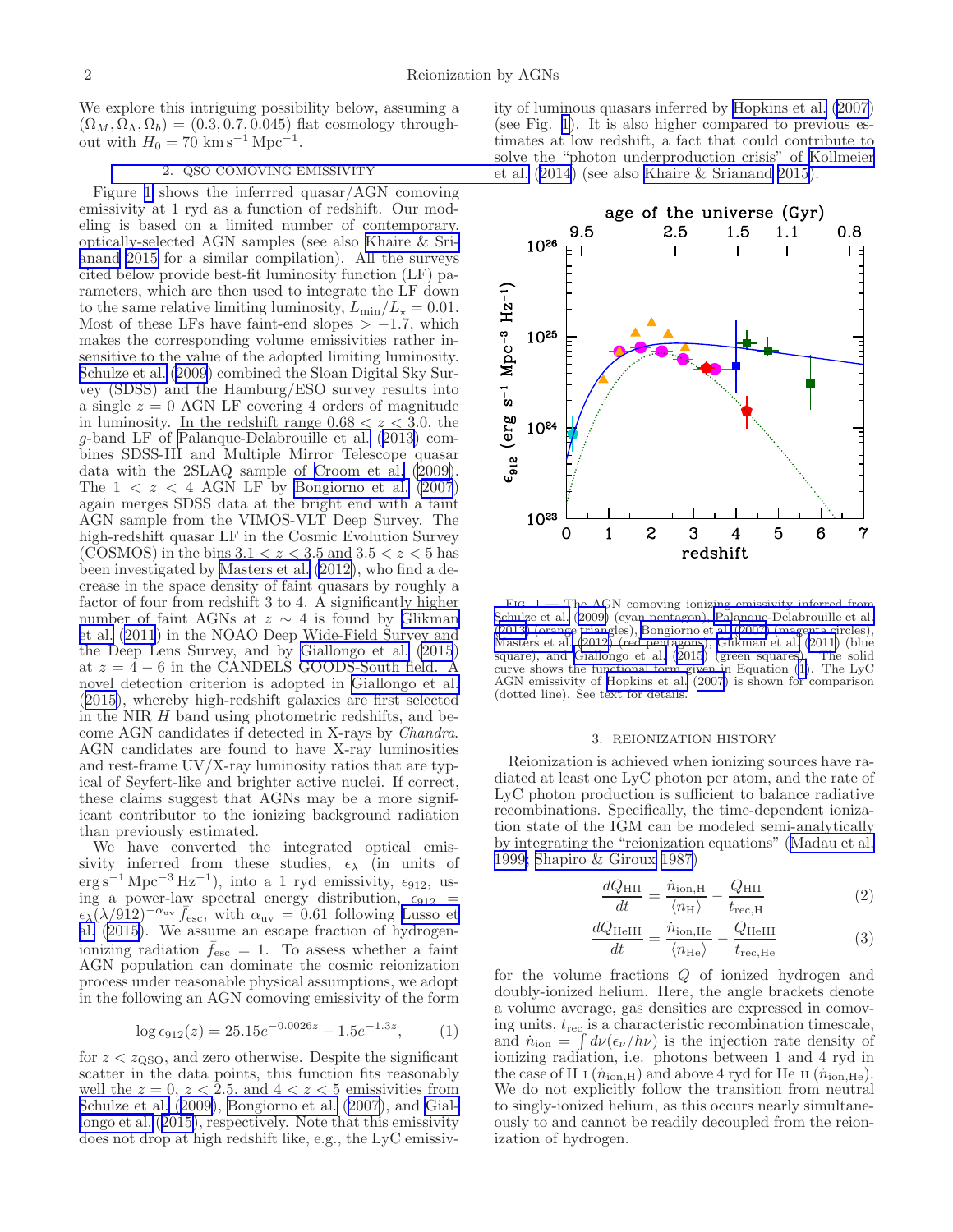The ODEs above assume that the mean free path of UV radiation is always much smaller than the horizon and that the absorption of photons above 4 ryd is dominated by He II. Because only a negligible amount of recombinations occurs in mostly neutral gas, these equations do not explicitly account for the presence of optically thick absorbers that reduce the mean free path of LyC radiation and may further delay reionization ([Bolton et al. 2009\)](#page-5-0). They allow, mathematically, for values of  $Q$  that are  $> 1$ , which is physically impossible.

Following the results of cosmological hydrodynamical simulations by [Shull et al. \(2012](#page-5-0)) (see also [Finlator et al.](#page-5-0) [2012\)](#page-5-0), we define the characteristic hydrogen recombination timescale as

$$
t_{\rm rec, H} = [(1 + \chi)\langle n_{\rm H} \rangle (1 + z)^3 \langle \alpha_B(T) \rangle C_{\rm RR}]^{-1}, \qquad (4)
$$

where  $\alpha_B$  is the case-B radiative recombination rate coefficient,  $\chi \equiv Y/[4(1 - Y)] = 0.083$  allows for the presence of photoelectrons from  $\text{He}$  II (here Y is the primordial helium mass fraction), and  $C_{\rm RR} = 2.9[(1 + z)/6]^{-1.1}$  is the clumping factor of ionized hydrogen that accounts for both density and temperature effects on the average recombination rate. Similarly, the recombination timescale of doubly ionized helium is

$$
t_{\rm rec, He} = [(1\!+\!2\chi)\langle n_{\rm H}\rangle (1\!+\!z)^3 Z \langle \alpha_B(T/Z^2)\rangle \, C_{\rm RR}]^{-1}, \eqno(5)
$$

where  $Z = 2$  is the ionic charge and we have assumed that H II and He III have similar clumping factors. We have numerically integrated the reionization equations from  $z_{\rm QSO} = 12$  onwards, extrapolating the AGN emissivity in Equation([1\)](#page-1-0) to  $z_{\text{QSO}}$ [, and assuming an EUV power-law](#page-5-0) spectrum  $\propto \nu^{-\alpha_{\text{euv}}}$  with  $\alpha_{\text{euv}} = 1.7$  [\(Lusso et al. 2015](#page-5-0)) and a gas temperature of  $T = 20,000$  K. The integrated electron scattering optical depth can be calculated as

$$
\tau(z) = c\sigma_T \langle n_{\rm H} \rangle \int_0^z \frac{(1+z')^2 dz'}{H(z')} [Q_{\rm HII}(1+\chi) + \chi Q_{\rm HeIII}], \tag{6}
$$

where c is the speed of light,  $\sigma_T$  the Thomson cross section,  $H(z)$  is the Hubble parameter, and we assumed  $Q_{\text{HeII}} = Q_{\text{HII}} - Q_{\text{HeIII}}.$ 

Figure [2](#page-3-0) shows the resulting ionization history, quantified by  $Q_{\text{HII}}$ ,  $Q_{\text{HeIII}}$ , and  $\overline{\tau}(z)$ . The shading shows the effects of changing clumping factor  $[C_{RR} = 9.25 -$ 7.21  $log(1 + z)$ , [Finlator et al. 2012](#page-5-0)], IGM temperature  $(T = 15,000 \text{ K})$ , and EUV spectral slope  $(\alpha_{\text{euv}} = 1.57,$ [Telfer et al. 2002](#page-5-0); [Stevans et al. 2014](#page-5-0)). With our default parameters, hydrogen reionization is completed by  $z \simeq 5.7$ , helium is doubly ionized by  $z \simeq 4.2$ , and the Thomson scattering optical depth is  $\tau \simeq 0.056$ . The last is consistent with the value reported by the Planck collaboration at the  $1\sigma$  level. The first agrees with an updated analysis by [Becker et al. \(2015\)](#page-5-0) of the line-of-sight variance in the intergalactic Ly $\alpha$  opacity at  $4 < z < 6$ , showing that the data near  $z = 5.6 - 5.8$  require fluctuations in the volume-weighted hydrogen neutral fraction that are higher than expected from density variations alone. These fluctuations are most likely driven by large-scale variations in the mean free path, a signature of the trailing edge of the cosmic reionization epoch. As shown in Figure [2](#page-3-0), our reionization history is also consistent with the dark pixel fraction observed in the  $Ly\alpha$ and  $Ly\beta$  forest of  $z > 6$  quasars, which provides a modelindependent upper limit of  $1 - Q_{\text{HII}} < 0.11$  at  $z = 5.9$ [\(McGreer et al. 2015](#page-5-0)).

The redshift-dependent fraction of color-selected galaxies revealing  $Ly\alpha$  emission has become a valuable constraint on the evolving neutrality of the early IGM. We notice here that, in our late reionization model, the hydrogen neutral fraction evolves quite rapidly from redshift 6 (1 –  $Q_{\text{HII}} = 0.15$ ) to redshift 8 (1 –  $Q_{\text{HII}} = 0.65$ ). This will cause a fast decline of the mean  $Ly\alpha$  line transmissivity of the IGM and may explain the swift drop observed in the space density of  $Ly\alpha$  emitting galaxies at  $z > 6$  (e.g., [Choudhury et al. 2015; Schenker et al.](#page-5-0) [2014\)](#page-5-0).

While a late hydrogen reionization epoch is not a unique feature of an AGN-dominated scenario, the early reionization of He II is. Traditionally, the peak in luminous quasar activity observed at  $z \approx 2.5$  has been expected to coincide with the end of helium reionization. And while observations of patchy absorption in the He II  $L<sub>V</sub>\alpha$  forest at these epochs have been interpreted as signaling the tail end of He II reionization at  $z \leq 2.7$  (e.g., [Shull et al. 2010,](#page-5-0) and references therein), the large fluctuations in the background radiation field above 4 ryd predicted from the rarity of bright quasars and the relatively short attenuation lengths of EUV photons make the interpretation of the He II data still controversial. Indeed, rather than complete Gunn-Peterson absorption at higher redshifts, recent observations have revelead hightransmission regions out to  $z = 3.5$  [\(Worseck et al. 2015](#page-5-0)), in conflict with numerical models of He II reionization driven by luminous quasars [\(McQuinn et al. 2009](#page-5-0); [Com](#page-5-0)postella et al. [2013\)](#page-5-0). According to [Worseck et al. \(2015](#page-5-0)), the observed mild evolution with redshift of He II absorption demands that the bulk of intergalactic helium was already doubly ionized at  $z > 3.5$  by a population of early EUV sources. The high AGN comoving emissivity present at  $z > 4$  in our model may accomplish just that. We find that singly- and doubly-ionized helium contribute about 13% to  $\tau$ , and the He III fraction is already 50% when hydrogen becomes fully reionized at redshift 5.7.

### 4. DISCUSSION

Only the most luminous distant quasars can be detected in surveys such as the SDSS, leaving the contribution of faint AGNs to the early ionizing background highly uncertain. Recent multiwavelength deep surveys have suggested the presence of a hitherto unknown population of faint AGNs([Fiore et al. 2012](#page-5-0); [Giallongo et](#page-5-0) [al. 2015](#page-5-0)) and have prompted a reexamination of the role played by AGNs in the reionization of the IGM. We have expanded on previous studies and assessed a model in which the UV radiation responsible for the reionization of hydrogen and helium in the universe arises entirely from quasars and active galaxies. We have assumed here that normal star-forming galaxies will make only a negligible contribution to the AGN LyC emissivity given in Equation([1\)](#page-1-0), which is true provided their globally-averaged escape fraction does not exceed a few percent or so (e.g., [Madau & Dickinson 2014](#page-5-0)).

Compared to the standard picture widely discussed in the literature, the AGN-dominated scenario examined in this work completes hydrogen reionization late  $(z \lesssim 6)$ , double helium reionization early  $(z \gtrsim 4)$ , and produces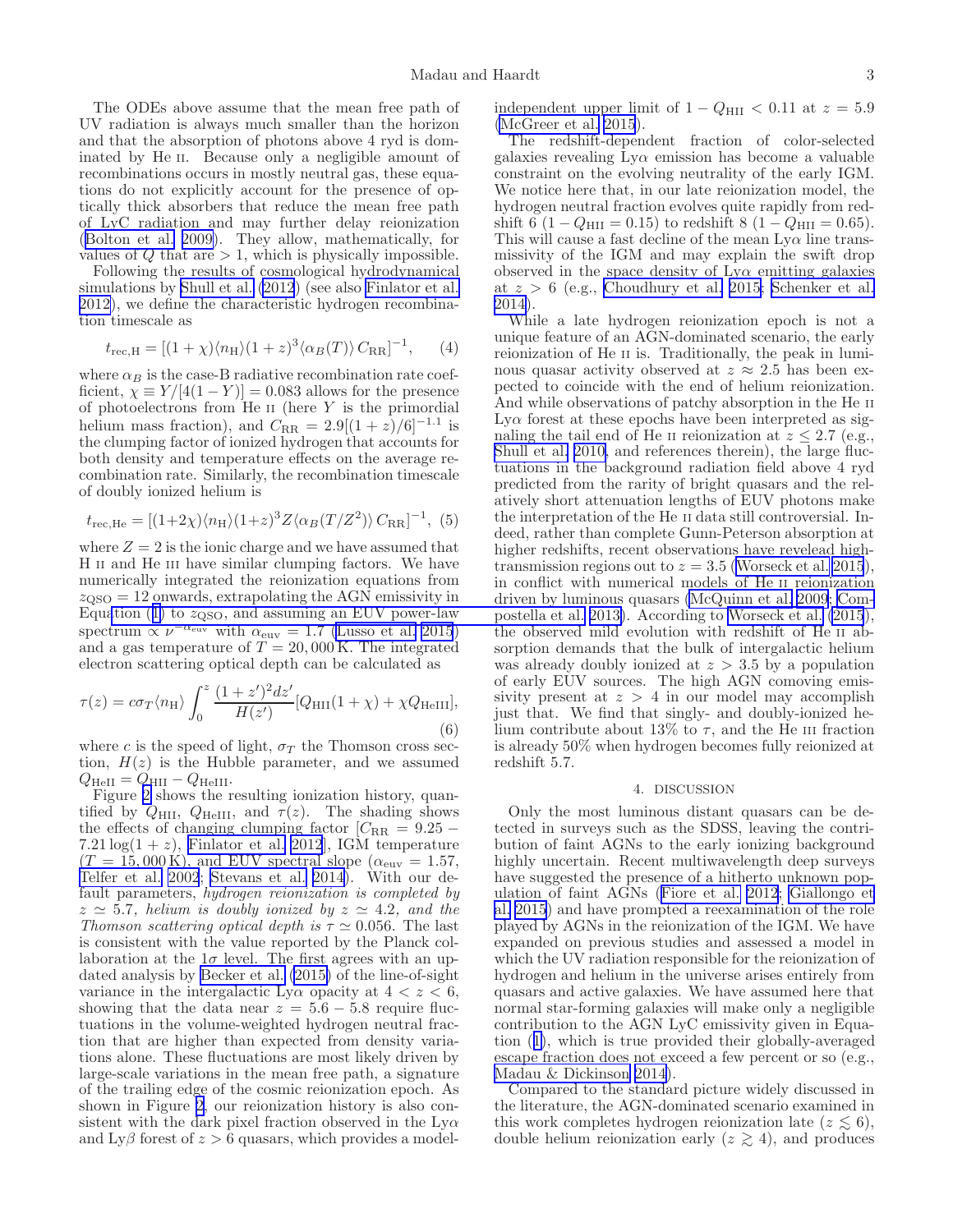<span id="page-3-0"></span>

Fig. 2.— Reionization history for our AGN-dominated scenario. Left panel: evolving H II (blue) and He III (magenta) ionized volume fractions for our AGN-dominated scenario. Hydrogen in the IGM is fully reionized when  $Q_{\text{HII}} = 1$ , while helium is doubly reionized when  $Q_{\text{HeIII}} = 1$ . The solid lines correspond to our default model parameters, while the shading shows the effects of changing clumping factor, IGM temperature, and EUV spectral slope (see text for details). Note the "non-standard" early reionization of helium,  $Q_{HeIII} = 1$  at  $z \gtrsim 4$ . The data point at  $z = 7$  and the upper limit at  $z = 8$  show the constraint on the neutral hydrogen fraction of the IGM inferred from the redshift-dependent prevalence of Ly $\alpha$  emission in the UV spectra of  $z = 6 - 8$  galaxies [\(Schenker et al. 2014](#page-5-0)). The  $1\sigma$  lower limit at  $z = 5.9$  shows the bound on the neutral hydrogen fraction of the IGM inferred from the dark pixel statistics [\(McGreer et al. 2015\)](#page-5-0). Right panel: Thomson optical depth to electron scattering,  $\tau$ , integrated over redshift from the present day (green curve). The Planck constraint  $\tau = 0.066 \pm 0.016$  is shown as the gray area.



FIG. 3.— The hydrogen photoionization rate,  $\Gamma_{\rm HI}$ , from  $z = 2$ to  $z = 5$ . The green solid line corresponds to our default AGNdominated model, while the shading shows the effects of changing the IGM mean free path to ionizing radiation by  $\pm 25$  percent. Red squares: empirical measurements from the  $Ly\alpha$  forest effective opaci[ty by Becker & Bolton \(2013\). Blue pentagon: same using](#page-5-0) the quasar proximity effect [\(Calverley et al. 2011\)](#page-5-0).

a low electron scattering optical depth that is consistent

with the Planck value at the  $1\sigma$  level. It may provide an explanation to some otherwise puzzling recent findings, from the rapid decline of the space density of  $Ly\alpha$ emitting galaxies observed at  $z > 6$ , to an IGM whose temperature is found to increase from redshift 5 to 2 and where He II appears to be predominantly ionized at  $z \approx 3.5$ . It is, of course, a model that is also plagued by a number of uncertanties regarding the properties of faint AGNs (their space densities and EUV spectra at high-z), and of the early IGM (its temperature and clumpiness). As already pointed out by [Giallongo et al. \(2015](#page-5-0)), a critical assumption is the high escape fraction of ionizing radiation needed for the global AGN population to dominate reionization. While no discernible continuum edge at 912 Å is seen in a composite FUV spectrum of 159  $0 < z < 1.5$  quasars and active galaxies obtained with the Cosmic Origins Spectrograph (COS)([Stevans et al.](#page-5-0) [2014\)](#page-5-0), it is uncler whether escape fractions of order unity are also typical of fainter, higher redshift AGNs. The model is also somewhat sensitive to  $z_{\rm QSO}$ , the "formation epoch" of the earliest AGNs. Here, we have assumed  $z<sub>OSO</sub> = 12$  and a comoving AGN emissivity that is only a factor of 3 smaller at  $z_{\text{QSO}}$  than at redshift 4. In a model with  $z_{\text{OSO}} = 9$ , for example, hydrogen reionization would only be completed by  $z \approx 5.4$ .

As a corroboration of the slowly evolving LyC emissivity adopted in this work, we have run a modified version of our radiative transfer code CUBA [\(Haardt &](#page-5-0) Madau [2012\)](#page-5-0) to estimate the intensity and spectrum of the filtered ionizing background – specifically the hydrogen photoionization rate  $\Gamma_{\text{HI}}$  – predicted by our AGN-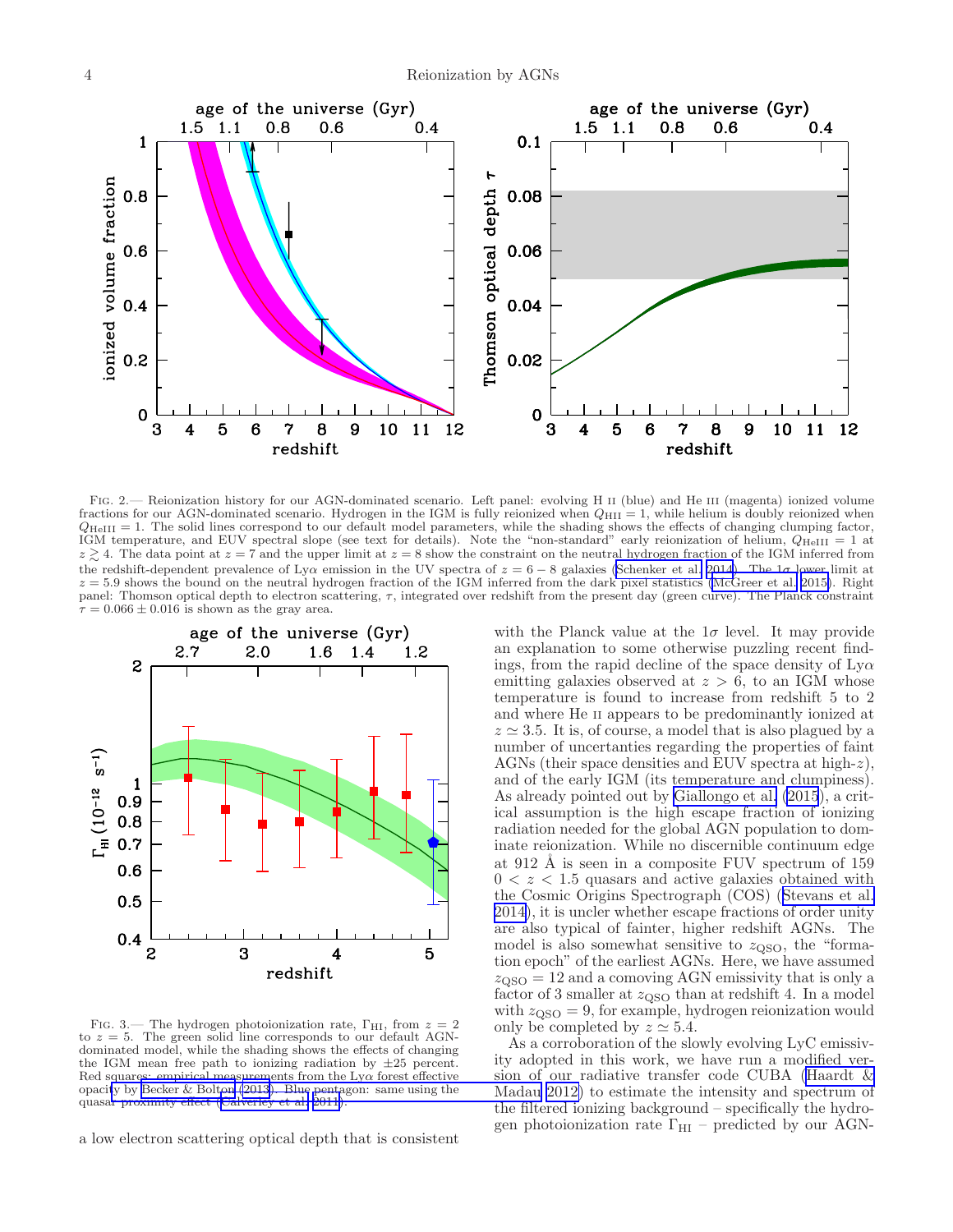dominated scenario,

$$
\Gamma_{\rm HI} \equiv \int_{\nu_{\rm HI}}^{\infty} d\nu \, \frac{4\pi J_{\nu}}{h\nu} \sigma_{\rm HI}(\nu). \tag{7}
$$

Here,  $J_{\nu}$  is the angle-averaged monochromatic intensity, h is the Planck constant, and  $\sigma_{\rm HI}$  and  $\nu_{\rm HI}$  are the hydrogen photoionization cross section and ionizing threshold frequency. We have computed the background ionizing intensity  $J$  [using the emissivity in Equation \(](#page-5-0)[1](#page-1-0)[\), a EUV](#page-5-0) spectrum with  $\alpha_{\rm euv} = 1.7$ , and a new a piecewise parameterization of the distribution in redshift and column density of intergalactic absorbers that fits the measurements of the mean free path of 1 ryd photons by [Worseck](#page-5-0) et al[. \(2014](#page-5-0)). The results, shown in Figure [3](#page-3-0), are in formal agreement with empirical determinations of  $\Gamma_{\text{HI}}$  in the interval  $2 < z < 5$  based on the Ly $\alpha$  opacity of the IGM([Becker & Bolton 2013](#page-5-0)). Note that, in the traditional view, the slowly evolving emissivity needed to reproduce the Lyα opacity data can only be achieved by carefully tuning the escape fraction from star-forming galaxies to increase rapidly with lookback time, so as to compensate for the decline in the star formation activity towards early epochs (e.g., [Haardt & Madau 2012;](#page-5-0) Kuhlen  $&$  Faucher-Giguère 2012).



FIG. 4.— Photoheating rates for H I (blue curve), He I (green curve), and He II (red curve) in our AGN-dominated model, from the present epoch to  $z = 5$ , i.e. after the reionization of hydrogen. All photoheating rates are expressed per hydrogen atom in units of eV s<sup>-1</sup>, and are computed for gas at the mean cosmic density.

In our AGN-dominated scenario, the heat input from helium reionization will start dominating the thermal balance of the IGM earlier than in the standard picture. In Figure 4 we plot the photoheating rates after the reionization of hydrogen for gas at the mean density,

$$
H_i = \langle n_i/n_H \rangle \int_{\nu}^{\infty} J_{\nu} \sigma_i(h\nu - h\nu_i) d\nu/(h\nu),
$$
 (8) for species  $i =$  H I, He  $q_i$  or He II. Here,  $\sigma_i$  and  $\nu_i$  are the photoionization cross section and threshold frequency for the respective species, and  $n_i$  is their abundance (computed integrating the non-equilibrium rate equations for gas at the mean density). The formula above should provide the correct mean heating rate of intergalactic gas once the background intensity  $J_{\nu}$  is properly reprocesed while propagating through the IGM (Puchwein et al. 2015). He II photohearing exceeds the hydrogen term by nearly a factor of three. Measurements of the IGM temperature evolution from redshift 5 to 2 derived from the Ly $\alpha$  forest have been known to be inconsistent with the monotic decrease with redshift expected after the completion of hydrogen reionization (Becker et al. 2011). This discrepancy may be solved by the additional heating provided by an earlier and more extended period of He II reionization.

The population of faint, high redshift AGNs invoked here should leave an imprint on the cosmic X-ray background (XRB). [Moretti et al.](#page-5-0) ([2012\)](#page-5-0) derived a value of  $J_{2 \text{ keV}} \simeq 2.9^{+1.6}_{-1.3} \times 10^{-27} \text{ erg cm}^{-2} \text{s}^{-1} \text{ Hz}^{-1} \text{ sr}^{-1}$  to the 2 keV unresolved XRB. The expected contribution at 2 keV from AGNs above redshift  $z_x$  can be estimated as [\(Haardt & Salvaterra 2015](#page-5-0))

$$
J_{2\,\text{keV}} = \frac{c}{4\pi} \int_{z_x}^{\infty} \frac{dz}{(1+z)H(z)} \epsilon_{2\,\text{keV}}(z)(1+z)^{-\alpha_x}, \quad (9)
$$

where the specific comoving emissivity at 2 keV is related to the LyC emissivity by

$$
\epsilon_{2\,\text{keV}}(z) = \epsilon_{912}(z) \times R_{\text{II}} \left(\frac{2500}{912}\right)^{\alpha_{\text{uv}}} \left(\frac{2\,\text{keV}}{2500\,\text{\AA}}\right)^{-\alpha_{\text{ox}}}.\tag{10}
$$

Here,  $\alpha_{\text{ox}}$  is the optical-to-X-ray spectral index needed to join the emissivity at  $2500 \text{\AA}$  with that at 2 keV, and  $R_{\rm II}$  is a correction factor that accounts for the possible contribution of UV obscured ("Type II") AGNs at  $z \geq z_x$  to the observed XRB. Using  $\alpha_{uv} = 0.61$ as before,  $\alpha_{ox} = 1.37$  [\(Lusso et al. 2010\)](#page-5-0),  $\alpha_x = 0.9$ ,  $z_x = 5$ , and  $R_{\text{II}} = 2$  [\(Merloni et al. 2014\)](#page-5-0) we obtain  $J_{2\,\text{keV}} = 1.64 \times 10^{-27} \text{ erg cm}^{-2} \text{ s}^{-1} \text{ Hz}^{-1} \text{ sr}^{-1}, \text{ i.e. a con-}$ tribution of nearly 60% to the unresolved XRB. We find that  $z > 5$  active galaxies can reionize the universe without overproducing the unresolved XRB provided their properties (i.e. fraction of obscured objects, optical-to-X-ray spectral indices) are similar to those of their lower redshift counterparts (cf. [Haardt & Salvaterra 2015](#page-5-0); [Di](#page-5-0)[jkstra et al. 2004\)](#page-5-0).

Finally, we conclude by pointing out that, in order to promote further testing of this model against new and old observations, we will make the results of our radiative transfer calculations of an AGN-dominated UV background freely available for public use at [http://](http://www.ucolick.org/~pmadau/CUBA) [www.ucolick.org/~pmadau/CUBA](http://www.ucolick.org/~pmadau/CUBA).

We thank E. Giallongo. Z. Haiman, E. Lusso, and A. Meiksin for helpful discussions on various aspects of this paper. P.M. acknowledges support by the NSF through grant AST-1229745 and NASA through grant NNX12AF87G.